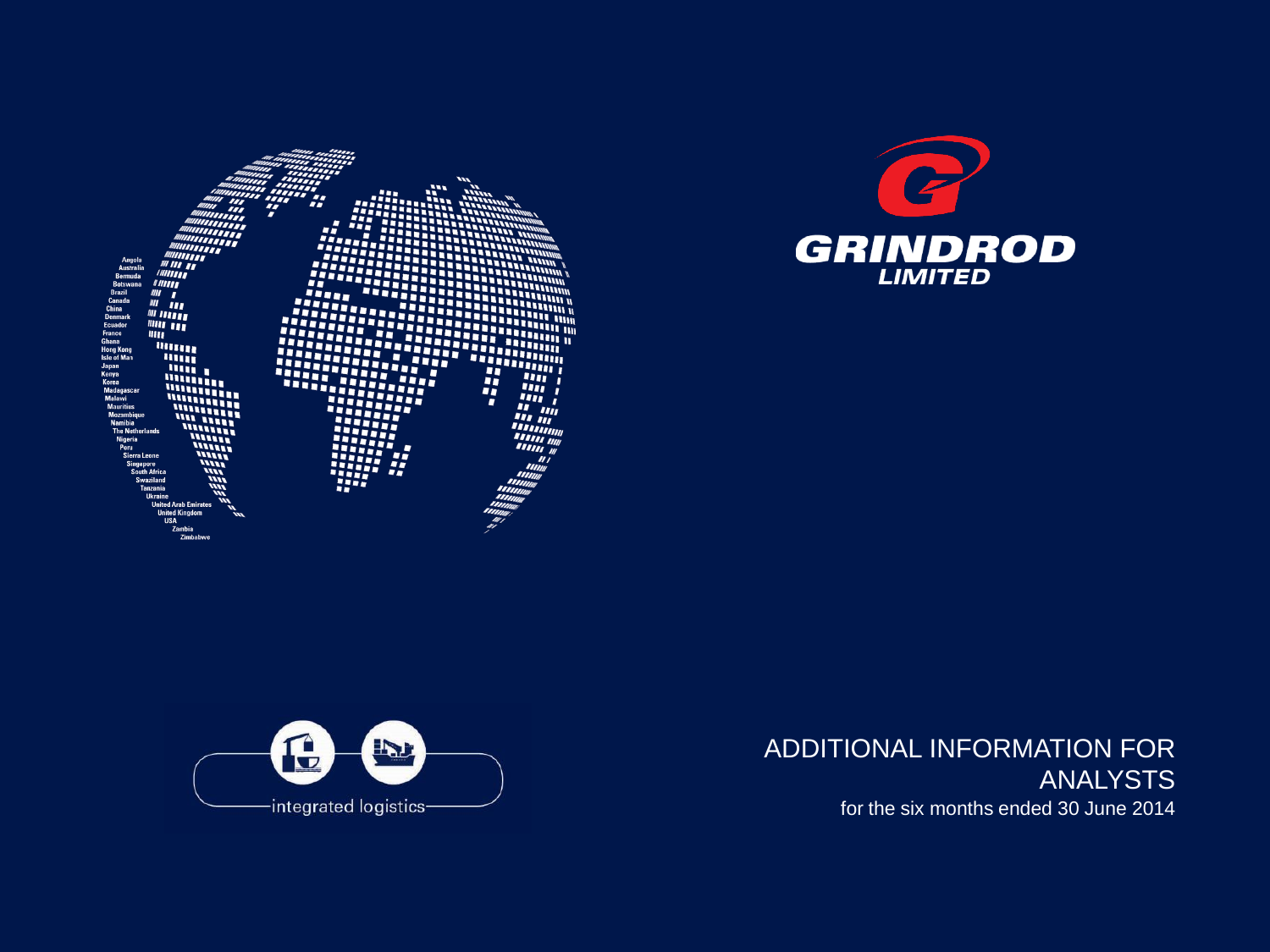#### MANAGEMENT SEGMENTAL BALANCE SHEETS AS AT 30 JUNE 2014



| <b>R000</b>                                   | <b>FREIGHT</b><br><b>SERVICES</b> | <b>SHIPPING</b> | <b>GROUP</b> | <b>TOTAL</b><br><b>GROUP</b> |
|-----------------------------------------------|-----------------------------------|-----------------|--------------|------------------------------|
| <b>Fixed assets</b>                           | 3 2 3 116                         | 6 393 897       | 34 609       | 9 663 622                    |
| Other assets                                  | 4 382 708                         | 446 410         | 2 582 104    | 7 411 222                    |
| <b>Current assets</b>                         | 3 069 679                         | 3 129 218       | 11 223 116   | 17 422 013                   |
| <b>TOTAL ASSETS</b>                           | 10 687 503                        | 9 9 69 5 25     | 13 839 829   | 34 496 857                   |
| Equity                                        | 5 842 791                         | 5 449 187       | 4 719 471    | 16 011 449                   |
| <b>Preference Share Capital</b>               | 299 200                           |                 | 440 800      | 740 000                      |
| Interest-bearing borrowings                   | 2 482 382                         | 2 927 207       | 7 3 6 0      | 5 416 949                    |
| Non-current liabilities                       | 118 593                           | 45 4 31         | 30 060       | 194 084                      |
| <b>Current liabilities</b>                    | 1 944 537                         | 1 547 700       | 8 642 138    | 12 134 375                   |
| <b>TOTAL EQUITY AND</b><br><b>LIABILITIES</b> | 10 687 503                        | 9 9 69 5 25     | 13 839 829   | 34 496 857                   |



**GRINDROD LIMITED | ADDITIONAL INFORMATION FOR ANALYSTS – AUGUST 2014**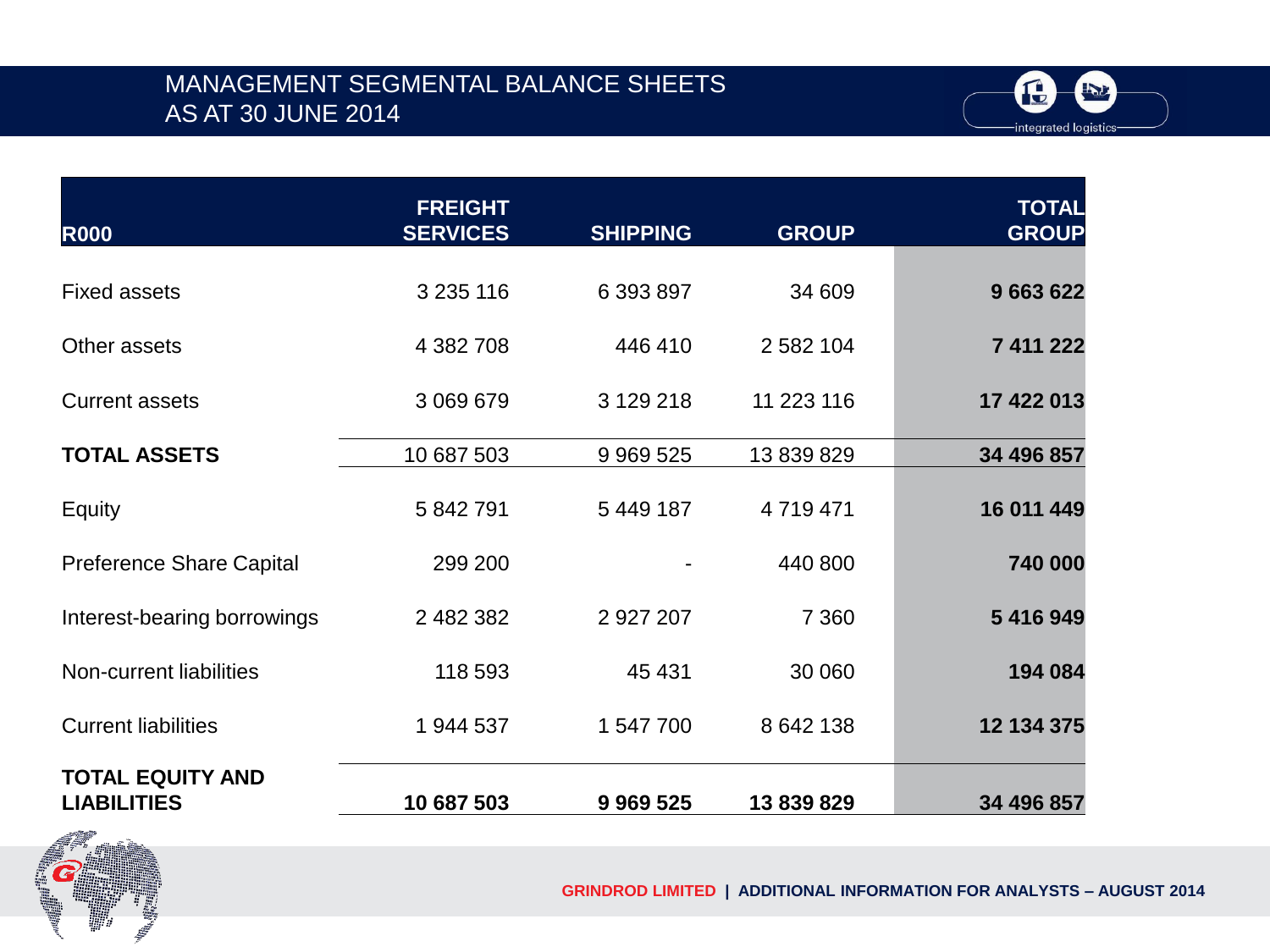

 $\overline{\mathbf{c}}$ 

|                                                      | Unaudited<br>30 June | 30 June<br>Unaudited  | Audited<br>31 December  |
|------------------------------------------------------|----------------------|-----------------------|-------------------------|
|                                                      | $2014^$              | $2013*$               | $2013^$                 |
|                                                      | R000                 | R000                  | R000                    |
| Revenue                                              |                      |                       |                         |
| Freight Services<br>Shipping                         | 2762805<br>10623297  | 8522835<br>2971184    | 18 158 014<br>6 167 722 |
| Group                                                | 4386                 | 1358                  | 4 905                   |
|                                                      | 13390488             | 11495377              | 24 330 641              |
| Segmental adjustments **                             | (9019712)            | (7858843)             | (16406306)              |
| Freight Services                                     | (808714)             | (1005435)             | (1987466)               |
| Shipping                                             | (8210998)            | (6853408)             | (14418840)              |
|                                                      | 4370776              | 3636534               | 7 924 335               |
| Earnings before interest, taxation, depreciation and |                      |                       |                         |
| amortisation                                         |                      |                       |                         |
| Freight Services                                     | 578269               | 619994                | 1 227 335               |
| Shipping                                             | 238 381              | 326414                | 636954                  |
| Group                                                | 29791                | (13817)               | (64933)                 |
|                                                      | 846 441              | 932592                | 1799356                 |
| Segmental adjustments **                             | (340197)             | (451357)              | (873447)                |
| Freight Services                                     | (260558)             | (310597)              | (601387)                |
| Shipping                                             | (79639)              | (140759)              | (272060)                |
|                                                      | 506 244              | 481235                | 925909                  |
| Operating profit/(loss) before interest and taxation |                      |                       |                         |
| Freight Services                                     | 427275               | 504953                | 962711                  |
| Shipping                                             | 39892                | 171481                | 294 624                 |
| Group                                                | 28210                | (15818)               | (68841)                 |
|                                                      | 495377               | 660616                | 1 188 495               |
| Segmental adjustments **                             | (236704)             | $(600)$ $\frac{1}{2}$ | (718439)                |
| Freight Services                                     | (208022)             | (284064)              | (519538)                |
| Shipping                                             | (28682)              | (109944)              | (198901)                |
|                                                      | 258673               | 266 607               | 470056                  |
| Share of associate companies' profit after taxation  |                      |                       |                         |
| Freight Services                                     | 19431                | 12031                 | 30625                   |
|                                                      | 19431                | 12031                 | 30625                   |
| Profit/(loss) attributable to ordinary shareholders  |                      |                       |                         |
| Freight Services                                     | 495487               | 407110                | 701 491                 |
| Shipping                                             | 157330               | 130197                | 809975                  |
| Group                                                | (1335)               | (14053)               | (50817)                 |
| Discontinued operations                              | 42174                | 9943                  | (283, 478)              |

\* The June 2013 comparative information has been restated for the treatment of acquisition of joint venture in terms \* The June 2013 comparative information has been restated for the treatment of acquisition of joint venture in terms of IAS 28. In the prior year this acquisition was accounted for in terms of IFRS 3. of IAS 28. In the prior year this acquisition was accounted for in terms of IFRS 3.

\*\* Joint venture earnings are reviewed together with subsidiaries by the key decision maker. Segmental adjustments \*\* Joint venture earnings are reviewed together with subsidiaries by the key decision maker. Segmental adjustments relate to joint ventures necessary to reconcile to IFRS presentation. relate to joint ventures necessary to reconcile to IFRS presentation.

^ Trading businesses have now been included in the Freight Services and Shipping divisions. The prior year has ^ Trading businesses have now been included in the Freight Services and Shipping divisions. The prior year has been restated to disclose the commodity trading business and Financial Services division as discontinued been restated to disclose the commodity trading business and Financial Services division as discontinued operations and change in basis of segmentation. operations and change in basis of segmentation.

### SEGMENTAL ANALYSIS



integrated logistics

693 656

533 197

1177172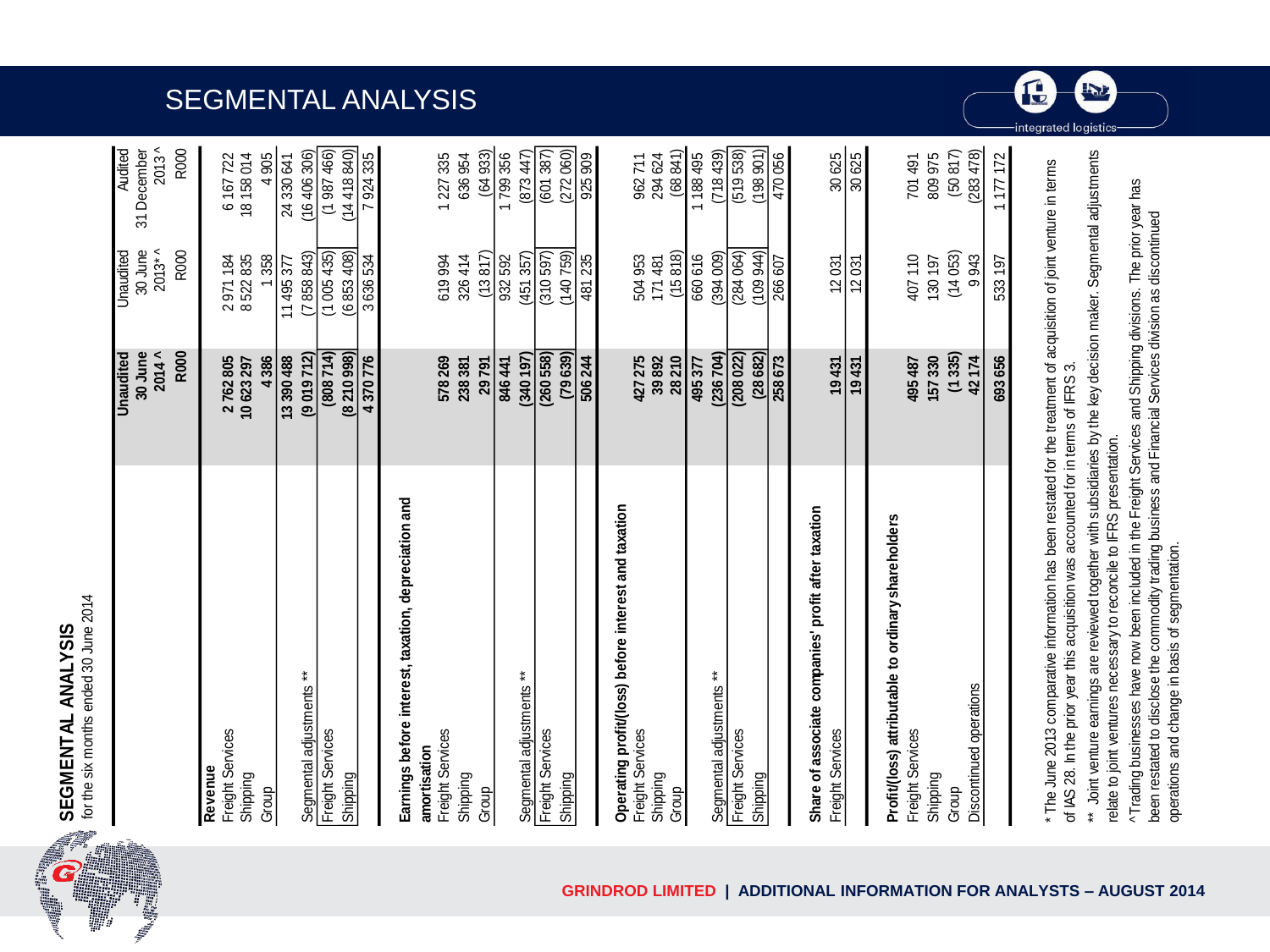

| <b>R000</b>                   | <b>FREIGHT</b><br><b>SERVICES SHIPPING</b> |         | <b>GROUP</b> | <b>SEGMENTAL</b><br><b>ADJUSTMENTS</b> | <b>TOTAL</b><br><b>GROUP</b> |
|-------------------------------|--------------------------------------------|---------|--------------|----------------------------------------|------------------------------|
| Depreciation and amortisation | 150 994                                    | 198 489 | 1580         | (103 492)                              | 247 571                      |
| Net interest                  | 42721                                      | 17 132  | (4456)       | (38 100)                               | 17 297                       |
| Preference dividend           | 11 646                                     |         | 121          | 17037                                  | 28 804                       |

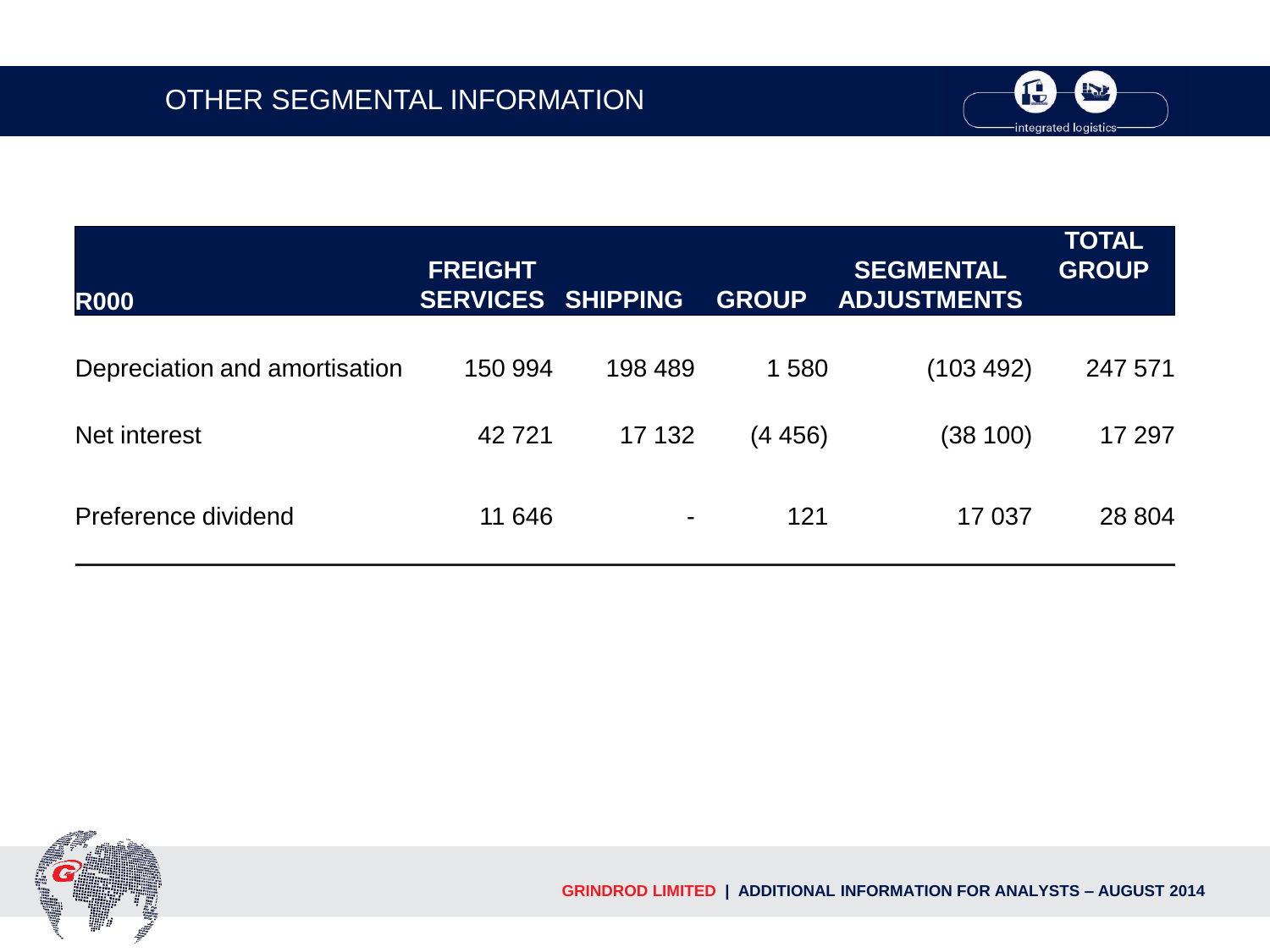

| R million                             | <b>Net Debt</b> |
|---------------------------------------|-----------------|
| Short-term loans                      | 239             |
| Bank and cash                         | 2600            |
| Recoverables on cancelled ships       | 258             |
| Non-current assets held for sale      | 129             |
| Share issue receivable                | 503             |
| Long-term loans                       | (2108)          |
| Current portion of long-term loans    | (575)           |
| Short-term borrowings and overdraft   | (299)           |
| Non-current liabilities held for sale | (655)           |
| Net cash                              | 92              |



IC

IN

integrated logistics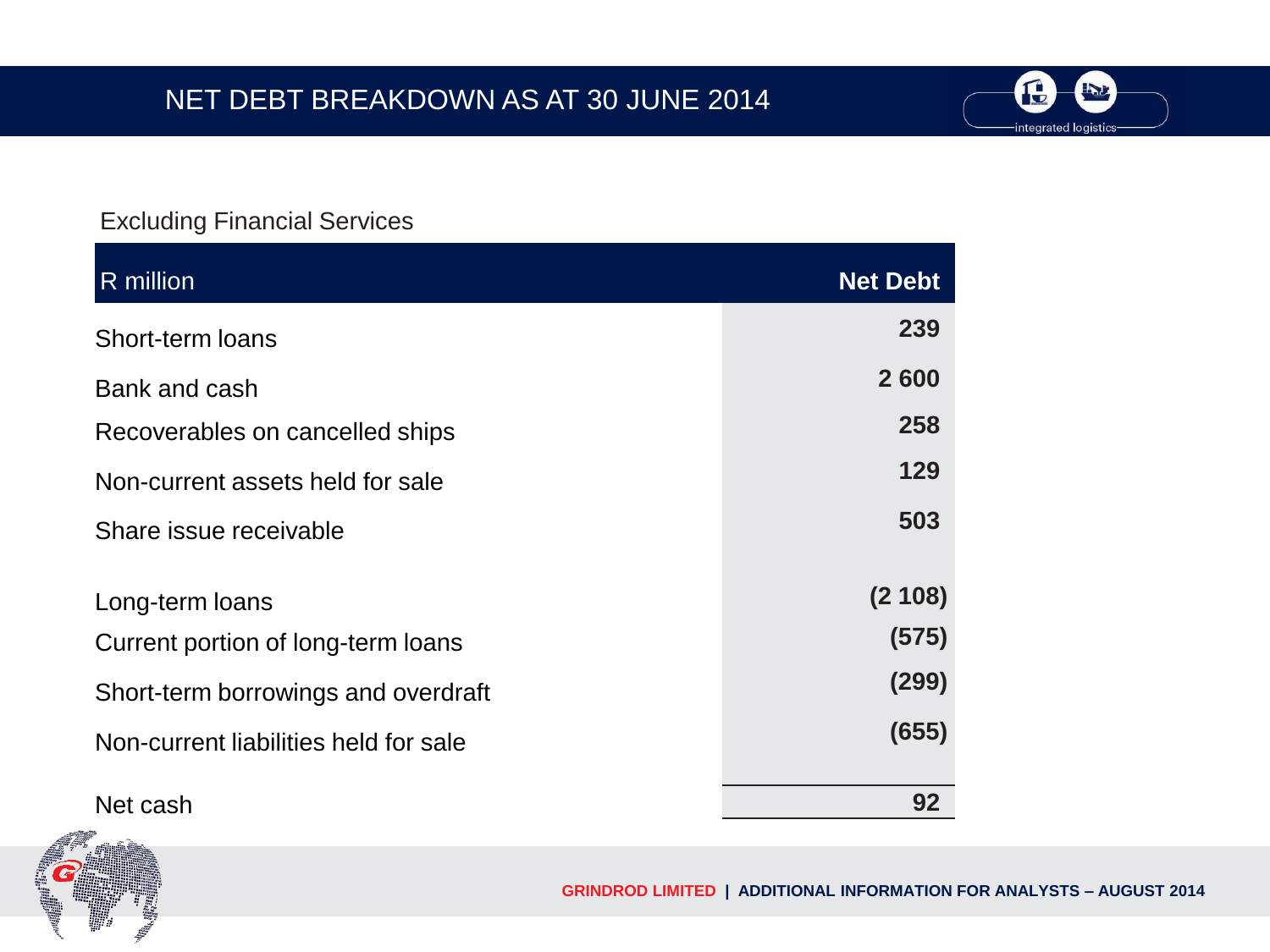#### FREIGHT SERVICES CONTRIBUTION BY BUSINESS UNIT



**Please note that these KPIs are as per** Management Structure (JV's proportionally consolidated line by line and e.g. revenue will be higher than revenue in the legal structure (where JVs are added as a one line item )

| <b>Freight Services</b>  | <b>June 2014</b> | <b>June 2013</b> |
|--------------------------|------------------|------------------|
|                          |                  |                  |
| Revenue                  | 2763             | 2971             |
| <b>EBITDA</b>            | 578              | 620              |
| Operating income         | 427              | 505              |
| Attributable income      | 496              | 407              |
| <b>Operating Margins</b> | 18%              | 14%              |

| Ports, Terminals, Rail<br>and Seafreight | <b>June 2014</b> | <b>June 2013</b> |
|------------------------------------------|------------------|------------------|
|                                          |                  |                  |
| Revenue                                  | 1 4 3 9          | 1 3 6 2          |
| <b>EBITDA</b>                            | 444              | 454              |
| Operating income                         | 369              | 404              |
| Earnings before NTI <sup>1</sup>         | 223              | 270              |
| Attributable income                      | 448              | 346              |
| Operating margin                         | 26%              | 30%              |
| <b>Logistics</b>                         | <b>June 2014</b> | <b>June 2013</b> |
|                                          |                  |                  |

| Logistics                        | <b>June 2014</b> | <b>June 2013</b> |
|----------------------------------|------------------|------------------|
|                                  |                  |                  |
| Revenue                          | 1 3 2 4          | 1609             |
| <b>EBITDA</b>                    | 134              | 166              |
| Operating income                 | 58               | 101              |
| Earnings before NTI <sup>1</sup> | 38               | 61               |
| Attributable income              | 48               | 61               |
| Operating margin                 | 4%               | 6%               |

1Earnings before non-trading items (NTI)

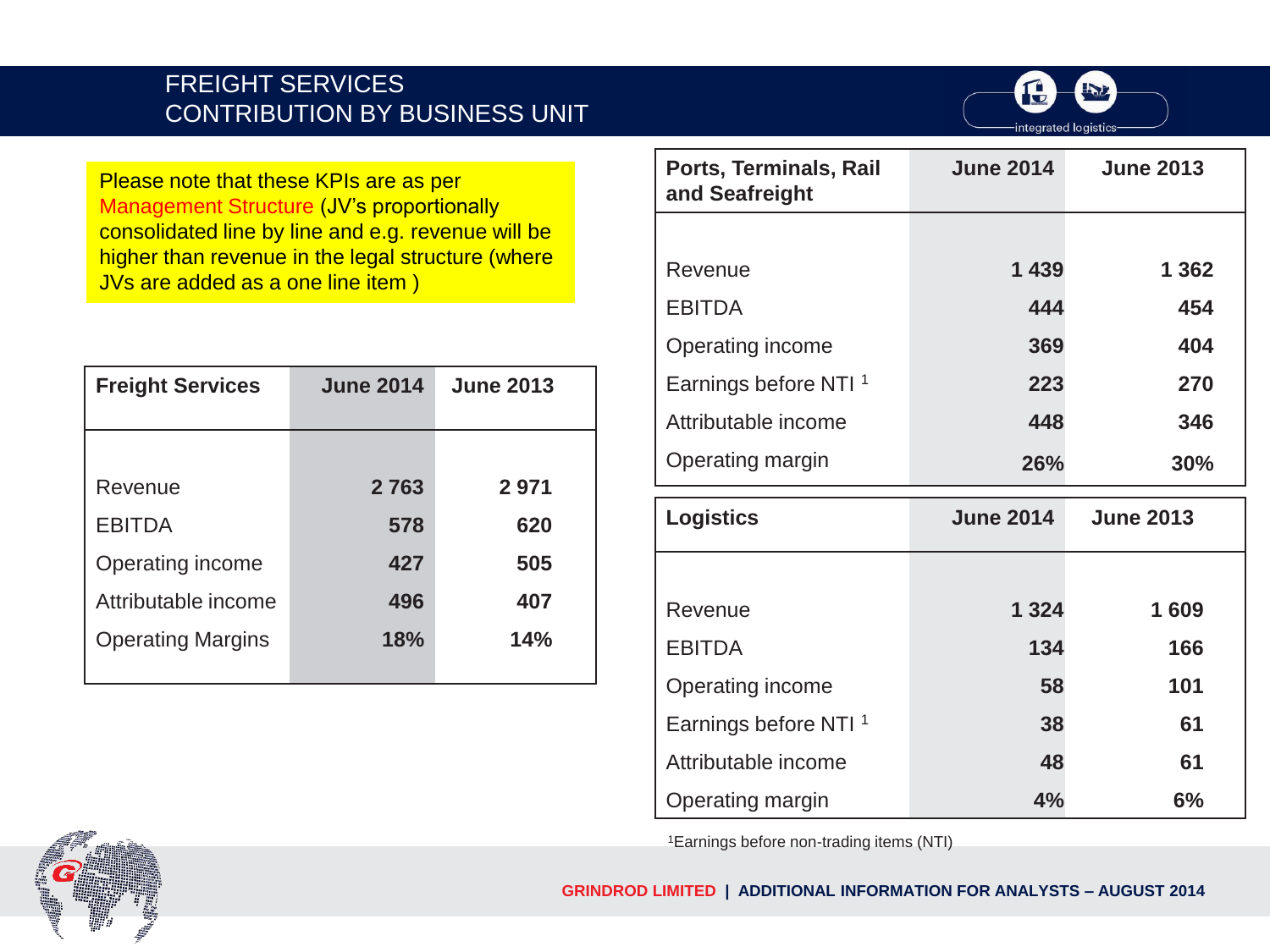#### FLEET OVERVIEW (OWNED AND LONG-TERM CHARTERED SHIPS)



|                      |                                |           | <b>Bulk carriers</b> |                          |                  | <b>Tankers</b> |                          |              |
|----------------------|--------------------------------|-----------|----------------------|--------------------------|------------------|----------------|--------------------------|--------------|
|                      | Contracted in at 30 June 2014  | Handysize | Supramax             | Capesize                 | Medium-<br>range | Small          | Chemical                 | <b>Total</b> |
| H <sub>2</sub> 2014  | Number (average)               | 17,0      | 1,7                  | 2,0                      | 9,5              | 4,5            | 1,0                      | 35,7         |
|                      | Cost (US\$/day)                | 10 300    | 14 400               | 21 400                   | 14 600           | 12 900         | 17 400                   | 12 800       |
| 2015                 | Number (average)               | 16,3      | 4,8                  | 2,0                      | 9,5              | 4,5            | 1,0                      | 38,1         |
|                      | Cost (US\$/day)                | 9800      | 12 900               | 22 000                   | 15 100           | 12 800         | 17 400                   | 12700        |
| 2016                 | Number (average)               | 16,0      | 7,8                  | 2,0                      | 9,5              | 4,5            | 1,0                      | 40,8         |
|                      | Cost (US\$/day)                | 10 100    | 12 700               | 21 800                   | 15 200           | 13 400         | 17 400                   | 12 900       |
| <b>Current fleet</b> |                                | 16,8      | 1,0                  | 2,0                      | 9,5              | 4,5            | 1,0                      | 34,8         |
|                      | Net number of ships to deliver |           |                      |                          |                  |                |                          |              |
| H <sub>2</sub> 2014  |                                | 0,7       | 2,0                  | $\overline{\phantom{a}}$ | $\blacksquare$   | $\blacksquare$ | $\overline{\phantom{0}}$ | 2,7          |
| 2015                 |                                | (1,0)     | 3,0                  | $\blacksquare$           |                  |                | ۰                        | 2,0          |
| 2016                 |                                |           | 3,0                  | -                        |                  |                |                          | 3,0          |
|                      | Fleet at end of 2015           | 16,5      | 9,0                  | 2,0                      | 9,5              | 4,5            | 1,0                      | 42,5         |

Charter option extensions and purchase options on 1,5 handysize bulk carriers are not included in the above numbers as they are not contracted

**GRINDROD LIMITED | ADDITIONAL INFORMATION FOR ANALYSTS – AUGUST 2014**

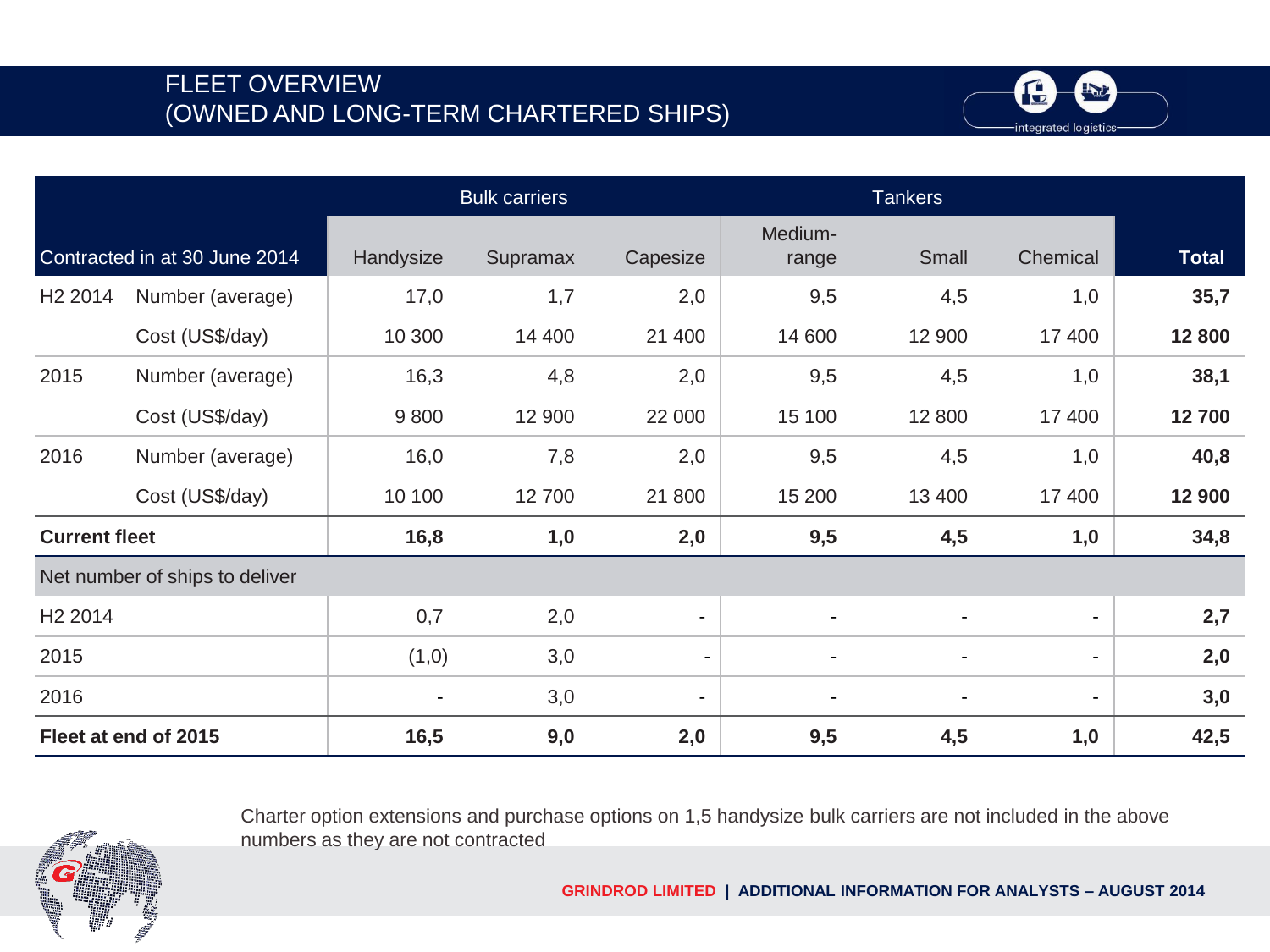# CONTRACT COVER



|                     |                            |           | <b>Bulk carriers</b> |          |                  | <b>Tankers</b> |          |              |
|---------------------|----------------------------|-----------|----------------------|----------|------------------|----------------|----------|--------------|
|                     | Contracted at 30 June 2014 | Handysize | Supramax             | Capesize | Medium-<br>range | Small          | Chemical | <b>Total</b> |
| H <sub>2</sub> 2014 | Number (average)           | 5,8       | 1,7                  | 1,2      | 2,5              | 2,5            | 0,8      | 14,5         |
|                     | Revenue (US\$/day)         | 7800      | 11 100               | 33 700   | 15 300           | 10 100         | 19 200   | 12 600       |
| 2015                | Number (average)           | 0,9       | 1,6                  | 0,9      | 2,2              | 0,5            | 0,6      | 6,7          |
|                     | Revenue (US\$/day)         | 9800      | 14 000               | 45 200   | 16 200           | 10 200         | 19 200   | 18 500       |
| 2016                | Number (average)           |           |                      |          | 1,0              |                | 0,2      | 1,2          |
|                     | Revenue (US\$/day)         |           |                      |          | 14 700           |                | 19 200   | 15 400       |

| <b>Contract profits</b> | % of fleet fixed | <b>Charters</b><br>(US\$ million) | Ship sales | Total |
|-------------------------|------------------|-----------------------------------|------------|-------|
| H <sub>2</sub> 2014     | 42               | (1,0)                             | 1,2        | 0,2   |
| 2015                    | 21               | 9,1                               | -          | 9,1   |
| 2016                    | 4                | 0,2                               | -          | 0,2   |